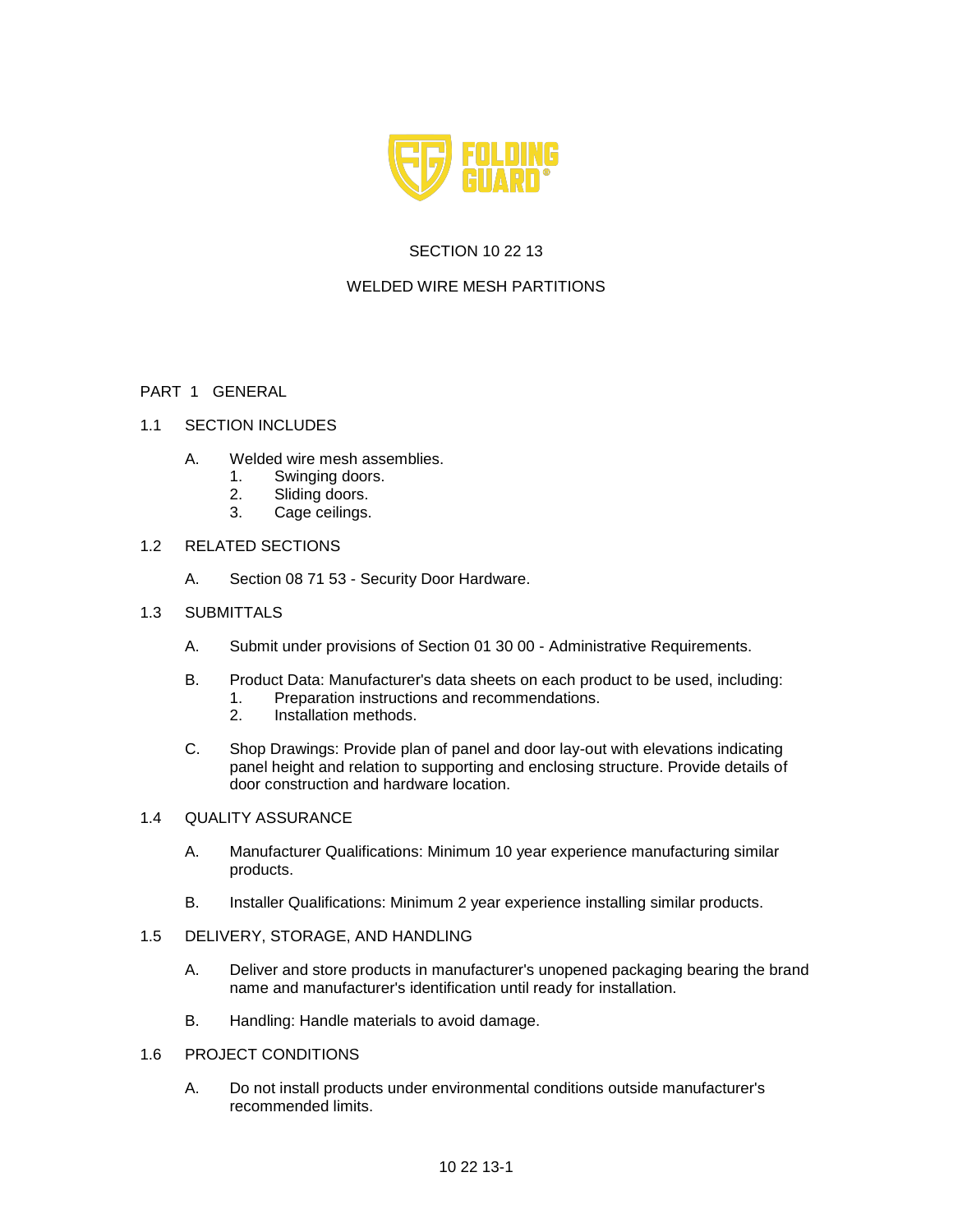B. Do not store outside or allow to get wet.

### 1.7 SEQUENCING

A. Ensure that products of this section are supplied to affected trades in time to prevent interruption of construction progress.

### PART 2 PRODUCTS

#### 2.1 MANUFACTURERS

- A. Acceptable Manufacturer: Folding Guard, which is located at 5858 West 73rd Street, Bedford Park, IL 60638; Tel: 800.622.2214; Fax: 708.325.0450; Email: [sales@foldingguard.com;](mailto:sales@foldingguard.com) Web: foldingguard.com
- B. Web: http://www.foldingguard.com.
- C. Substitutions: Not permitted.
- D. Requests for substitutions will be considered in accordance with provisions of Section 01 60 00 - Product Requirements.

#### 2.2 WIRE MESH PARTITIONS

- A. Partition Assembly: Model SAF-T-FENCE as manufactured by Folding Guard.
- B. Panels shall be welded of No. 10 gauge (0.135 inch) (3.4 mm) steel wire in a 1-1/4 inches (32 mm) by 2-1/2 inches (64 mm) grid openings with wires securely welded to the frame.
- C. Vertical and horizontal frames shall be 1-1/2 inches (38 mm) by 1-1/2 inches (38 mm)14 gauge steel angle. Corner joint construction shall be a lap joint design, with one full width 3/16 inches (5 mm) weld at each corner junction.
- D. Wire mesh partitions to be supported by 2 inches square (51 mm) 16 gauge steel tube, welded to a 2 inches (61 mm) by 6 inches (152 mm) by 1/4 inch (6 mm) steel base plate. Finish shall be a Saf-T-Yellow Powder Coat (posts only; panels to be medium gloss black). A wet spray enamel paint coating shall not be approved as equal. Specify the quantity of posts as required.
	- 1. Posts shall be furnished at the optional standard heights:
		- a) 5'-3" (1.6m) high system.
		- b) 7'-0" (2.1m) high system.
		- c) 8'-0" (2.4m) high system.
		- d) Custom height (specify example  $\blacksquare$ ).
	- 2. Attachment of wire mesh partitions to posts to be accomplished by four (4) 1/4 (6 mm) inch by 2-1/2 inch (64 mm) carriage bolts furnished with the panel as standard.
	- 3. Optional attachment of wire mesh partitions to posts to be accomplished by means of galvanized Drop-N-Lock System for ease of installation and removal for temporary egress to the work cell. Specify as required.
- E. Sliding door frame shall be 1-1/2 inches by 1-1/2 inches (38 mm by 38 mm) 14 gauge angle on all four sides (full frame). Horizontal reinforcing at 42 inches (1067 mm) high shall be a formed 8 inch (203mm) wide fender plate, welded in place with two angles 1 inch by 1 inch (25 mm by 25 mm) top and bottom, secured to side frames with a minimum of five weld points each side. Door shall be equipped with a heavy box track, two 2 1/8 inch (54mm) diameter four-wheel ball bearing hangers,